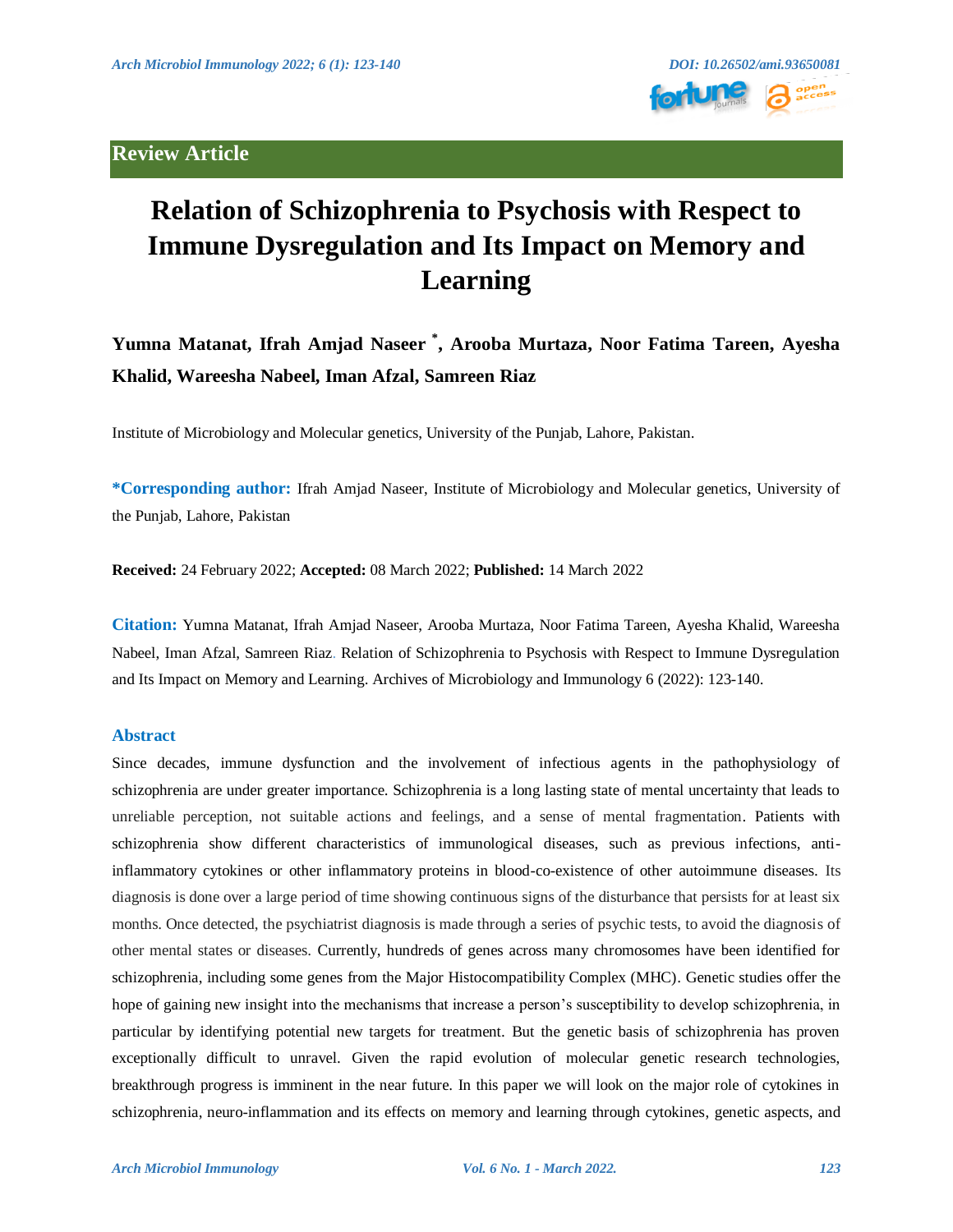correlation between schizophrenia and (autoimmune and atopic diseases) and lastly its treatment with respect to the immune system.

**Keywords**: Psychotic effects, microglial activation, cytokines, neuroinflammation, memory impairment, brain activity and dopamine levels, Interferons and interleukins, anti-psychotic drugs.

# **1. Introduction**

Schizophrenia is a chronic psychiatric disorder that affects almost 1% of the world"s population. Schizophrenic patients experience behavioral and intellectual problems such as inability to express one"s emotions, detachment from reality, hallucinations, and difficulties in social interactions. Schizophrenic patients often encounter hardships in work and studies, i.e. their memory and learning is negatively affected.

Schizophrenia is a medically identified mental illness, with roots in genetics, immune system, and environmental factors. It presents in late teenage to early adolescence and is diagnosed through a variety of brain and blood tests, and physical examination. Typical symptoms include disorganized speech, delusion, hallucinations and catatonia. Here, we discuss the immune-genetic aspects of this disorder, its root causes, manifestations, and treatment in an attempt to review the underlying reasons behind the origin of schizophrenia and its influence on daily life activities such as learning and memory development [1, 2, 3]

# **2. Cytokines profile in Schizophrenia**

Cytokines are small proteins that lead to the communication among different cells of the immune system. They exist in two forms i.e. soluble forms or membrane-bounded forms. Cytokines alert an immune cell to elevate or decline the enzymatic action and hence provide the signals to the cells whether to die or persist. Cytokines are produced by T-helper cells, macrophages or dendritic cells. The major functions of cytokines are the activation of humoral or cellular immunity, the pro-inflammatory or anti-inflammatory responses, the settlement of hematopoiesis, and the healing of wounds [4]

Cytokines are particularly associated with Schizophrenia. One of the aspects of Schizophrenia is such that the levels of cytokines are altered. They are considered as a potent leader of Schizophrenia development.

| Category                       | <b>Example</b>                                              |
|--------------------------------|-------------------------------------------------------------|
| Enhanced cytokines             | Interleukin-6, TNF- $\alpha$ , Interleukin-12, IL-1 $\beta$ |
| Cytokines that are not altered | IL-2, IL-4, IL-17                                           |
| Enhanced and non-altered       | IL-8, INF- $\gamma$ (Interferon)                            |
| Can be enhanced or declined    | IL-10 $[5]$                                                 |

# **2.1-Categories of cytokines in Schizophrenia**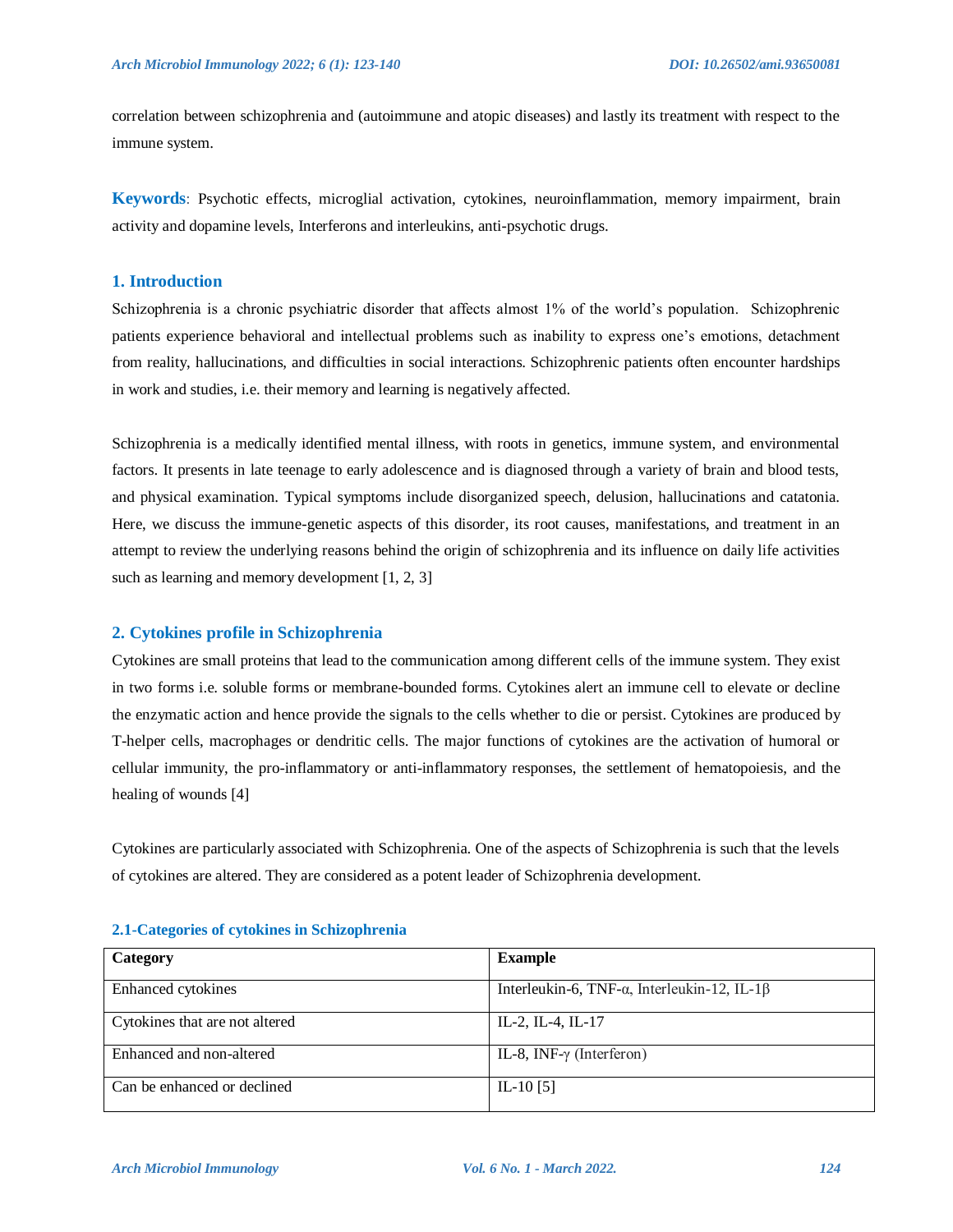#### **3. Meta-analysis on cytokines in Schizophrenic patients**

Cytokines concentration is modified by different factors like age, gender, obesity, hormone therapy and trauma, etc. Studies have been done on Africans as they demonstrated higher inflammatory rates as compared to whites. This was due to poor socio-economic status (SES). After study conduction, it was demonstrated that Schizophrenic patients have usually poor SES. Insomnia, a common feature of Schizophrenic patients, is also due to abnormal levels of cytokines. [6]

**Smith and Maes** study said that macrophages and T-helper cells produce Tumor Necrosis Factor and Interleukin that play a key role in abnormal levels of cytokines and Schizophrenia patients. Data from 60 studies was gathered that demonstrated the presence of IFN- γ, IL-2, IL-4, IL1RA, TNF- **α** and IL-10 in Schizophrenic patients. This is characterized by inflammatory syndrome in Schizophrenia [7].

According to a meta-analysis conducted by **Miller, Buckley et al**, on the basis of cytokines, patients were divided into three groups: Drug-naïve first episode psychosis, acute-relapse phase of psychosis and medicated outpatients of Schizophrenia. Results proclaimed that patients with first episode psychosis and acute-relapse psychosis were having greater concentrations of IL-2, IL-6, TNF**- α** and IFN- γ. These concentrations ultimately constructed a relationship between psychosis and Schizophrenia. Those Schizophrenic patients that had undergone anti-psychotic drugs were having declined levels of these cytokines. So, the conclusion was made, saying that, "Schizophrenia status and cytokine profile highly depend on anti-psychotic treatment and the clinical position of patient." [8]

# **4. Insomnia in Schizophrenia in light of cytokines**

Cytokines also play a part in sleep regulation. Interleukin 1 (IL-1) and TNF- **α regulate the sleep behavior.**  Alterations in these cytokines lead to insomnia which is a greatest hallmark of Schizophrenic patients. Loss of sleep is accompanied by many different symptoms in Schizophrenia like depression, memory impairment and fatigue. Insomnia in Schizophrenia leads to the development of chronic inflammation which is mediated by cytokines. There is an inhibitor of IL-1 i.e. the IL1-receptor antagonist (IL1RA) that actually declines the sleep levels in such patients. Tumor Necrosis factor soluble receptor (sTNFR) inhibits the sleep levels [9].

# **5. Psychotic aspects and cytokines**

Cytokines play a very important role in inflammatory responses. Several mood disorders are linked to proinflammatory status of cytokines in Schizophrenic patients. Psychological stress in Schizophrenia is directly linked to immune system and nervous system. Cytokines signal the brain to undergo neuro-immune, neurochemical and behavioral changes leading to change in mood. This change in thinking and mood leads to psychiatric disorder like Schizophrenia ultimately causing psychological and physiological stress.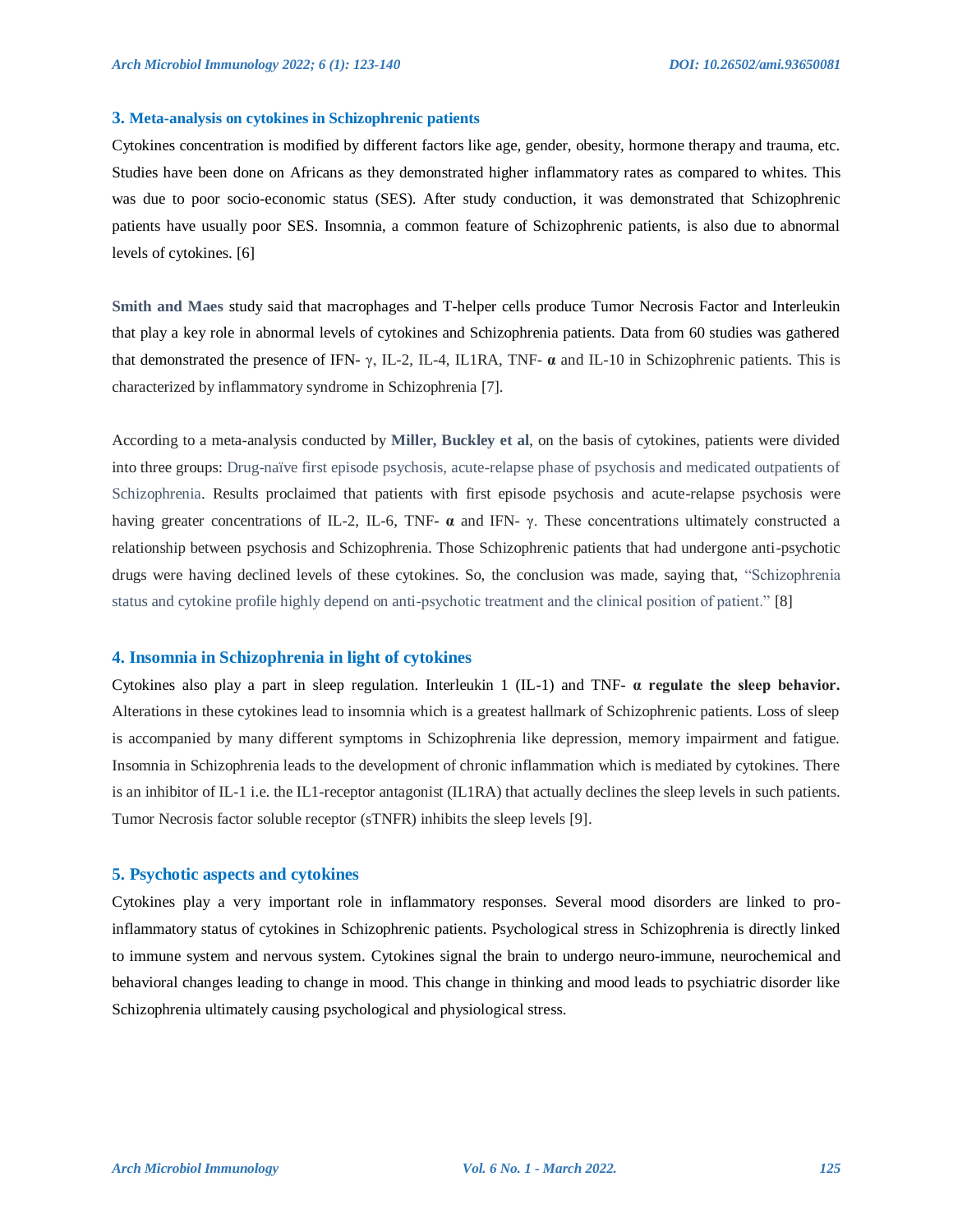

**Figure 1**: Stress in Schizophrenia by cytokine action in communication with different neuronal pathways: Both psychological stress (e.g., academic stress, depression) and physical stress (e.g., infection, trauma) can activate interleukin-1 (IL-1). IL-1 activates other cytokines and acute phase proteins to elevate the stress and psychiatric disorders. IL-1 activates neurochemical and neuroendocrine factors that stimulate psychological stress in Schizophrenia patients. IL=interleukin, TNF-α=tumor necrosis factor-α, CRH= corticotrophin-releasing hormone, GnRH=gonadotropin-releasing hormone, NE=norepinephrine, 5-HT=serotonin, DA=dopamine, NK=natural killer. [10]

# **6. Microglial activation in Schizophrenic patients**

Microglia is derived from mesoderm like blood and immune system cells. They play a role in innate immunity and leads to the formation of cytokines and free radicals as well. Microglial activation in the case of Schizophrenic patients leads to unnecessary synapse pruning which cause neuro-inflammation in brain and has prolonged impact on learning behavior and memory. Due to the production of radicals, there is an oxidative stress that renders its part in pathogenesis of Schizophrenia. [11]

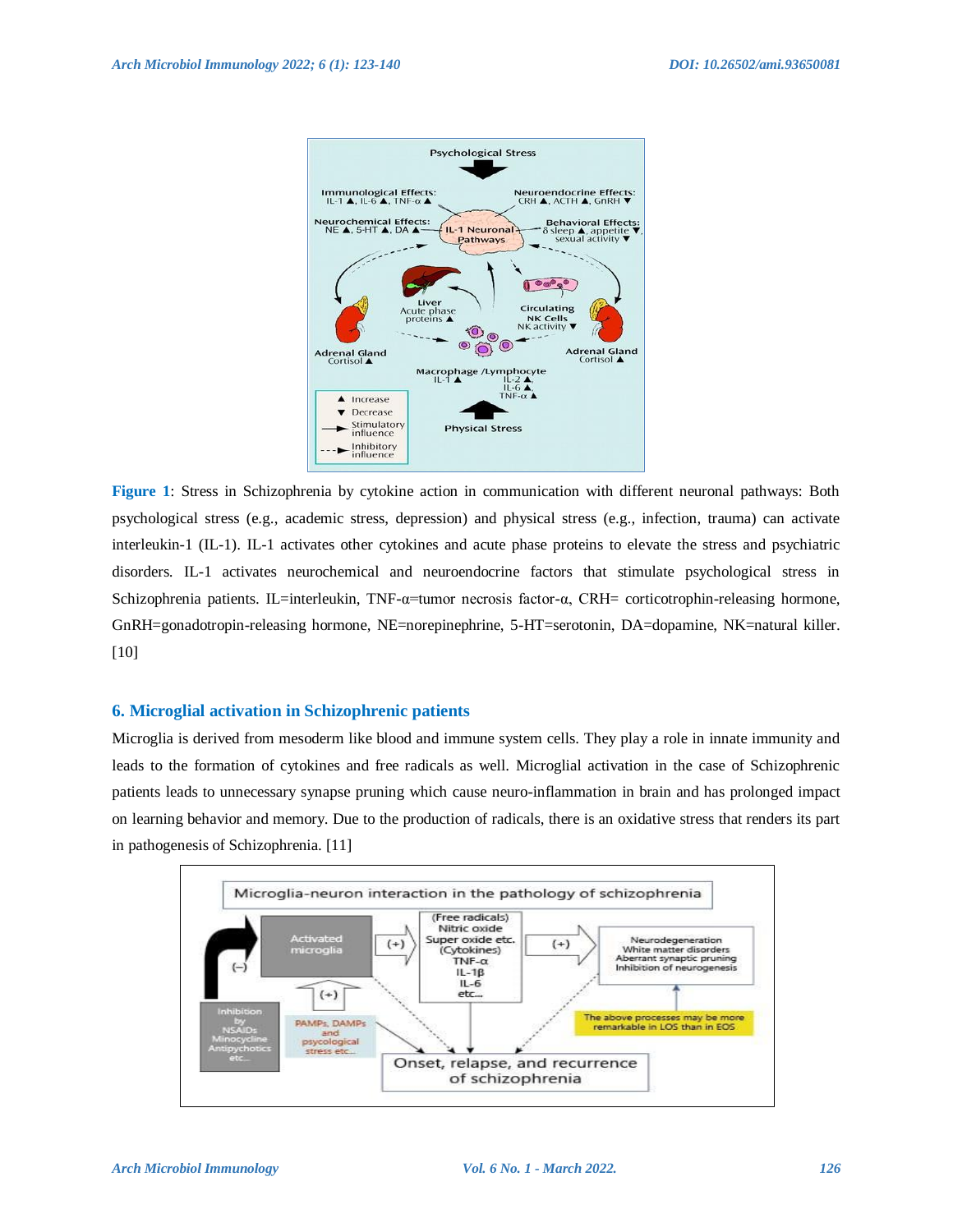**Figure 2:** Role of microglia in Schizophrenia. Activated microglia leads to the formation of cytokines that cause disorders in white and gray matter of brain by neurodegeneration. As a result, synapse formation is inhibited somehow that causes the onset of Schizophrenia. Antipsychotic drugs like non-steroidal anti-inflammatory drugs (NSAIDs) can inhibit the microglial activity. PAMPs: Pathogen associated molecular pattern molecules. DAMPs: Damage-associated molecular patterns. Microglia can become activated through PAMP and DAMP. [12]

#### **7. Immunological causes of schizophrenia**

As we know, schizophrenia is a brain disorder, in which the structure and function of certain brain activity is altered. In this disease the part of the brain that effect the working of memory and learning activity of the patient, mainly effecting the prefrontal and medial temporal region of the brain. We are more interested in finding the immunological aspects of schizophrenia. The immunity is developed because of cytokines. So, when cytokines are affected the adaptive immunity is weakened. The human is unable to produce antibodies that help them to defend against these neurological damages.

In order to find the immunological causes of schizophrenia, the scientists have to draw an experiment that include patient suffering from different neurological disorder i.e., patients suffering from schizophrenia, patients suffering from bipolar disorder and some were healthy people that were used as control whether to see if the experiment being held is right or wrong. For the immunological aspect to be involved the blood plasma was taken from each group and it was being examined under MRI to see what immunological factor is involved.

# **8. Experimental evidence of cytokines**

The experiment involved individual in an approximate ration or 2:1 of effected and unaffected individuals. The experiments showed that their cytokine profile was affected. The immune response that is mediated by cytokines was affected and there were total of 5 mediators that were actually affected.

- 1. Interleukins; they act as pro inflammatory cytokines. Without them our body can"t differentiate.
- 2. Helper T cytokine 1; they act as the creator of pro inflammatory response
- 3. Helper T cytokine 2; they balance the effect if type 1 T-cell.
- 4. Helper T cytokines 17; act as defense mechanism against pathogens
- 5. Helper T regulator.

The first meta-investigation of plasma test displayed there was increment level of interleukin (IL) - 1 receptor enemy, dissolvable IL-2 receptor, and IL-6 in people with schizophrenia. In a moment meta-examination, included expanded fiery cytokines IL-1β and IL-6, and the administrative cytokine changing development factor-β (TGF-β). Significantly, these cytokine levels were standardized after treatment. Potential characteristic markers that stayed raised after antipsychotic treatment like raised IL-12, interferon-γ (IFN-γ), and cancer rot factor-α (TNF-α) were likewise recognized. Taken together, the two investigations obviously show that cytokine levels are modified in the plasma/sera of people with schizophrenia.

# **9. Relation of schizophrenia and bipolar cytokines**

#### *Arch Microbiol Immunology Vol. 6 No. 1 - March 2022. 127*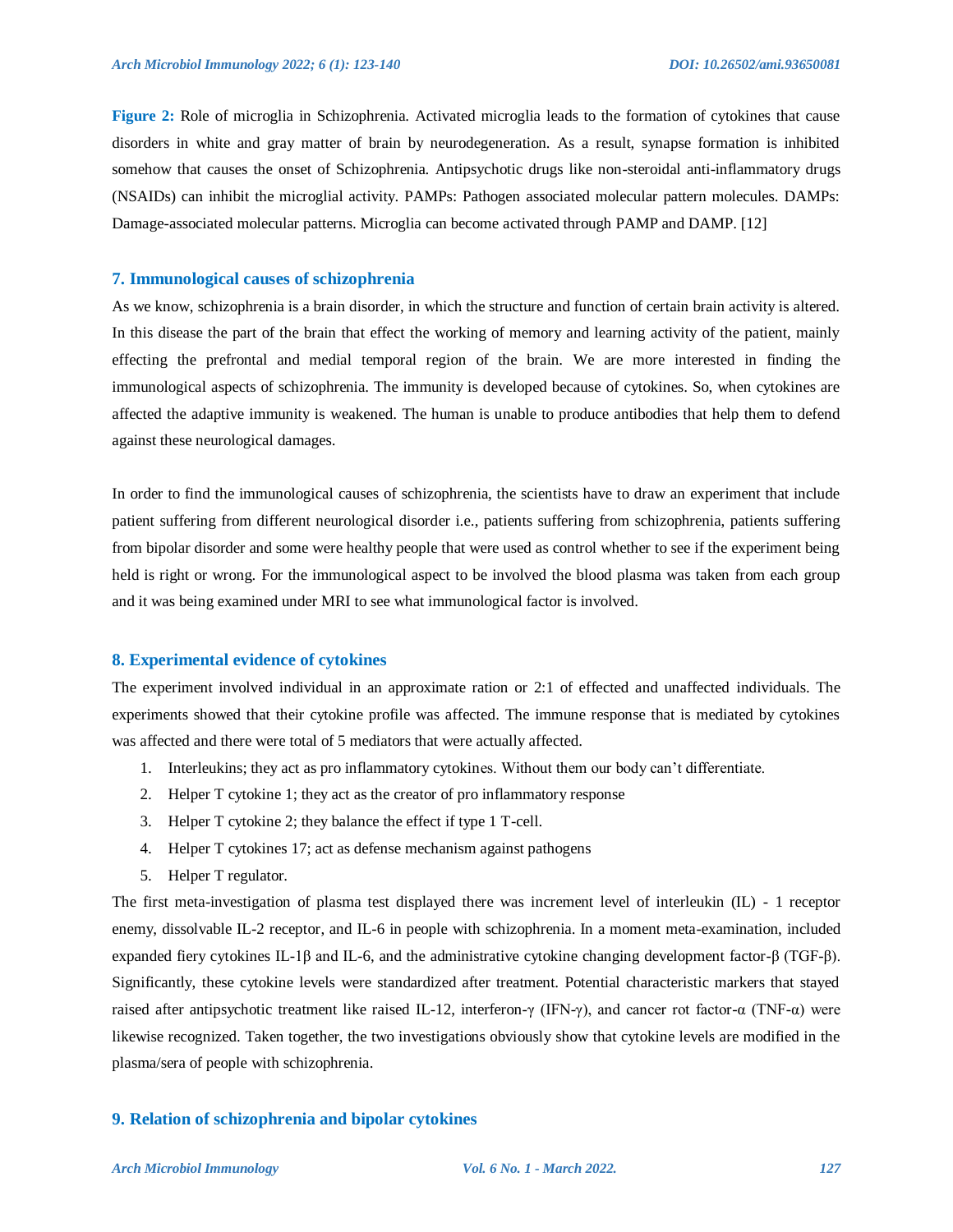Sometimes there are people who have both of these diseases. This is because the cytokines of these 2 overlaps. A little study of bipolar syndrome specially their cytokine reveals there is a similarity between bipolar and schizophrenia especially in their cytokines. When a study was conducted in a ration of approximately 1:1 of people having bipolar and people having no disorder concluded in their meta- analysis that their plasma have increase the level of similar mediators such IL-6 receptor, TNF-α, soluble IL-2, IL-4, IL-10, IL- 1 receptor antagonist, and soluble TNF-1 receptor.

On a serious note, there was high level of IL-4 and IL-10, but in schizophrenia patient their level was not that high. On the other hand, the patients of bipolar have less level of IFN-γ which was seen high in schizophrenia patient. But the study of similarity between these two was on some candid cytokines.

# **10. Genetics involved in schizophrenia**

Schizophrenia is developed by changing factors in genes. There is a chance of increasing the risk of these diseases by few changes in the gene even a very small change put the chance at risk. There is not much knowledge about its genetic fate and not many people have studied in detail as it is a rare disease and only first stage of this disease is curable. There are chances of its relationship with the environment. For instances, if a new born is exposed to some pathogen before he\ she is born or if the delivery is done in stressful condition.

If one chromosome out of many gets multiplied and gets missed, is the main cause of having this disorder as it put other genes at risk too. If we talk about which chromosome gets multiplied or deleted so a chromosome called 22Q11 gets a little change in the 22 region. This happens only in rare cases. If a someone has schizophrenia by deletion of this chromosome so there are chances of having other diseases as well e.g., weak immunity, heart diseases and babies born with open mouth pallet caused by deletion syndrome 22Q11.2. The chances of running this disease in families but we know that it doesn"t run in families.



**Figure 3:** Chromosomal changes leading to behavioral deficit in Schizophrenia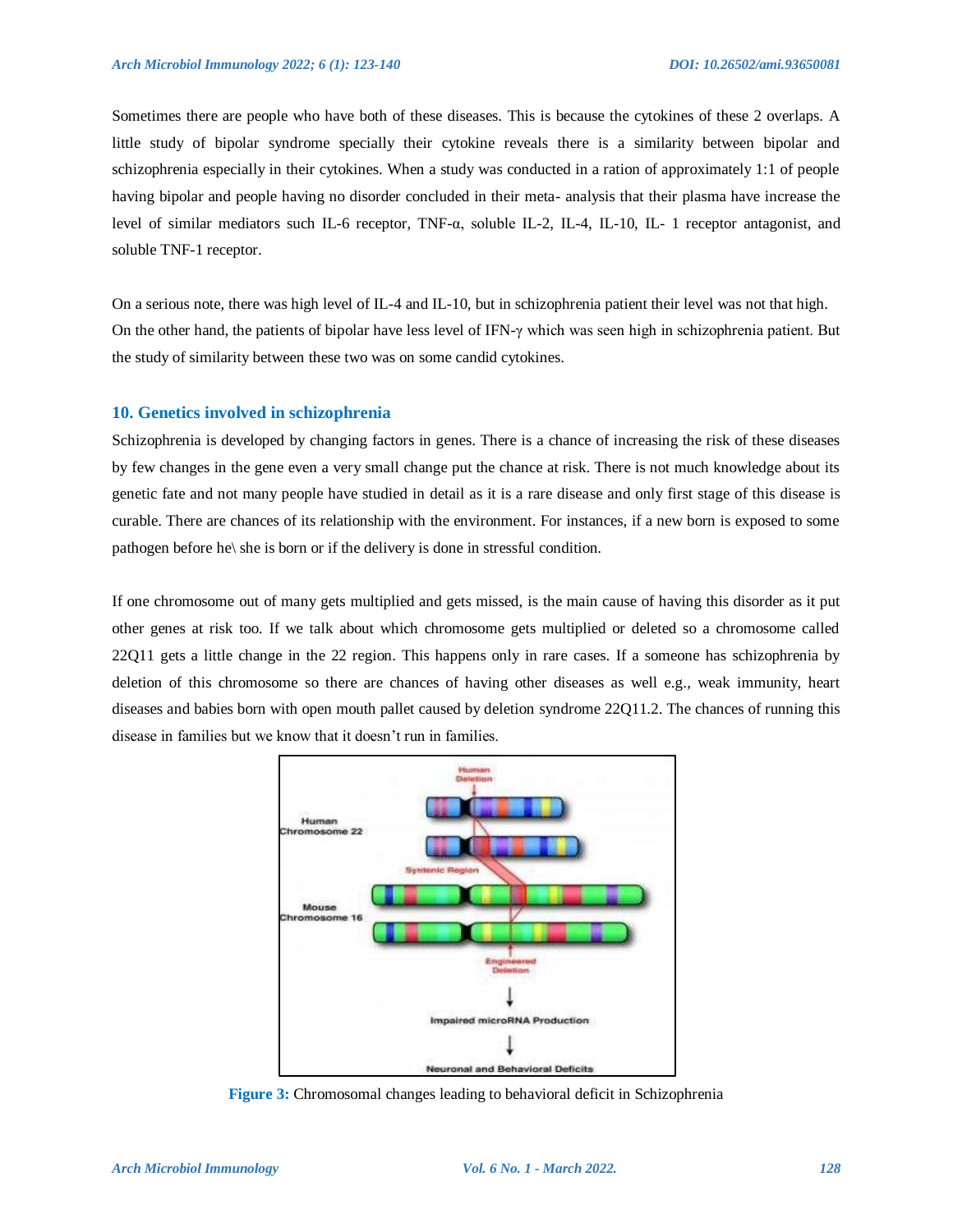# **11. Neuro inflammation In Schizophrenia**

Schizophrenia is an intense brain related illness that disrupts the normal functioning of the mind and affects roughly 1% of the population in the whole world. Schizophrenia patients normally suffer from positive symptoms including delusions, hallucinations and disorganized speech, and negative symptoms such as decreased response [19].

The immune system includes a complex mechanism of cells and balancing substances that has developed largely to protect human beings from infection and malignancy. It may be widely idea about as which includes an innate reaction, performing as a rapid, non-particular first line of defense, and an adaptive reaction this is slower and antigen particular. The innate response is balanced through neutrophils and macrophages that sense them and kill invading organisms. Inflammatory cytokines, secreted through macrophages and other cells, assist this process. The adaptive reaction includes immunological reminiscence, and consists of T (thymic) lymphocytes that sense antigens and cause breakdown of inflamed cells, and B lymphocytes that release antibodies as a part of the humoral reaction [19].

Help for an immune-mediated reason in schizophrenia comes from genome-wide association studies that file big relations between schizophrenia and markers close to the most important histocompatibility complicated (MHC) location on chromosome 6. This region performs incorporation of many immune-related genes, together with those related to antigen presentation and inflammatory mediators. A 2014 genome-extensive association study identified 108 genetic loci (83 formerly undetected) that are related to schizophrenia. Broadly, these represent genes expressed within the mind and immune cells concerned in adaptive immunity (CD19 and CD20B lymphocytes), further to the MHC. Moreover, associations with the immune-associated genes remained good sized after the MHC area becomes excluded, suggesting that those findings have been now not pushed by using the sturdy association at the MHC. Any other genome-huge related study suggested considerable genetic overlap related to the MHC vicinity among schizophrenia and multiple sclerosis, a situation characterized by immune dysfunction. [20]

# **12. Inflammatory Cytokines**

<sup>[21]</sup>Meta-analyses of many studies show that schizophrenia is related with disturbance of the cytokine milieu and the propensity for the production of pro anti-inflammatory cytokines. Longitudinal research of anti- inflammatory markers and next disorders are scarce. Findings from the ALSPAC birth cohort suggested that multiplied serum awareness of the pro anti-inflammatory cytokine interleukin 6 at age 9 years is related with twofold increased possibility of betterment of a psychotic ailment at age 18 years. The study also proves a sturdy dose-reaction affiliation between increased interleukin 6 concentrations in formative years and subsequent chance of subclinical psychotic reviews in young maturity, which persists after several capability confounders are taken under deliberation, careless of gender, weight of the body, and psychological and behavioral problems previous the size of youth interleukin 6.

No links between serum C-reactive protein concentrations at baseline and upcoming psychiatric issues were observed, but another longitudinal study suggested improved risk of late, or very late, onset schizophrenia for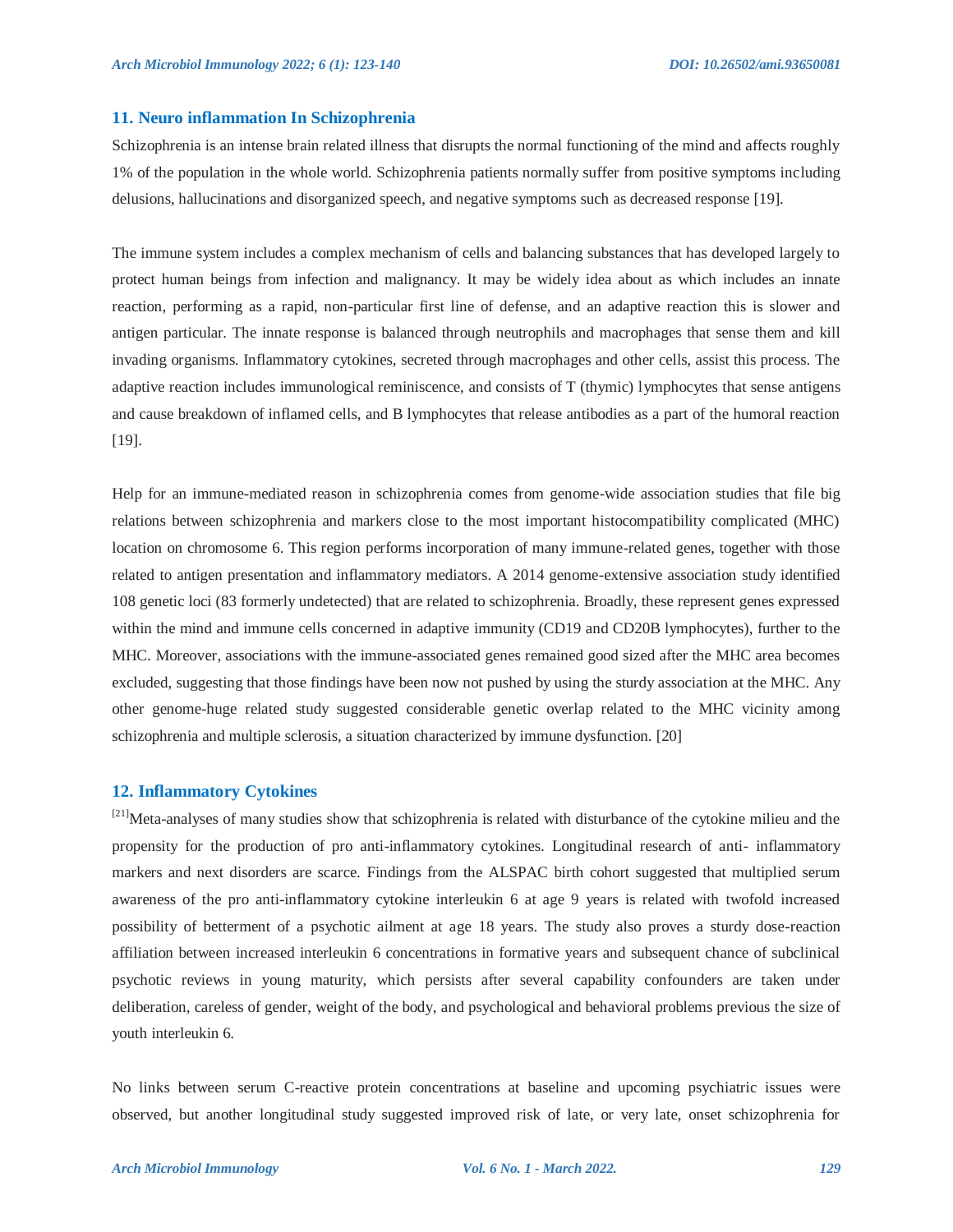accelerated serum C-reactive protein concentrations at baseline. Moreover longitudinal studies are needed to confirm whether the increase in serum concentrations of pro anti-inflammatory cytokines in schizophrenia and linked psychosis is the cause or effect of contamination, even though these findings suggest causal mechanisms. [21]

[22] Antipsychotic-naive first-episode psychosis and acute psychotic relapse are also related with increased serum concentrations of interleukin 6 and other pro anti-inflammatory cytokines, together with tumor necrosis component α (TNFα), interleukin 1β, interferon γ, and decreased serum concentrations of anti-inflammatory cytokine interleukin 10, which can be normalized after remission of symptoms with antipsychotic treatment. Decreased interleukin 2 which is manufacturing in vitro by way of T cells accumulated from sufferers with schizophrenia become thought to be pointing towards the direction of autoimmune reasons of psychosis. However, acute psychosis is not associated with changes in serum interleukin 2 concentrations. The concentration of soluble interleukin 2 receptor will increase in schizophrenia that is probably to be a compensatory mechanism that inhibits interleukin 2 manufacturing. For that reason, the statistics are constant with an increase in pro anti-inflammatory cytokines in acute psychosis. But few studies have adjusted for critical immune-modulatory factors consisting of body mass or smoking, or examined cytokines in cerebrospinal fluid, in which an increase in interleukin 6 concentration has been said in schizophrenia.

One study suggested increased serum interleukin 6 concentrations in humans with an at-risk intellectual country for psychosis compared with controls. some statistics endorse that serum cytokine concentrations, including interleukin 6, are related with contamination severity, period, and antipsychotic therapy, but little is thought regarding the institutions between pressure, cortisol and cytokine concentrations in one of a kind ranges of schizophrenia. Consequently, greater studies are had to apprehend the associations between cytokine concentrations, disease prodrome, progression, and remedy reaction [22].

Longitudinal findings of first-episode psychosis, persons at medical high hazard for development of psychosis, and people with remedy refractory infection could be beneficial to have a look at these issues. rather than merely reporting group variations in cytokine serum or cerebrospinal fluid concentrations, future studies have to study associations between cytokines, cognitive and social functioning, comorbid physical illness, and structural and practical brain indices in people with psychosis and healthy controls.[23]

# **13. Effect of Neuro inflammation on Memory and Learning Through Cytokines**

Latest studies have made some big advancement in arranging the outcomes of precise cytokines within the brain on learning and memory. But, these studies have also exposed important roles of cytokines in modulation of memory. Given the complexity of inflammatory signaling in the mind, it is suggested that transferring the point of interest from man or woman cytokines to networked activation of cytokines may be a constructive method to acknowledge the impact of inflammatory signaling on memory and cognitive properties.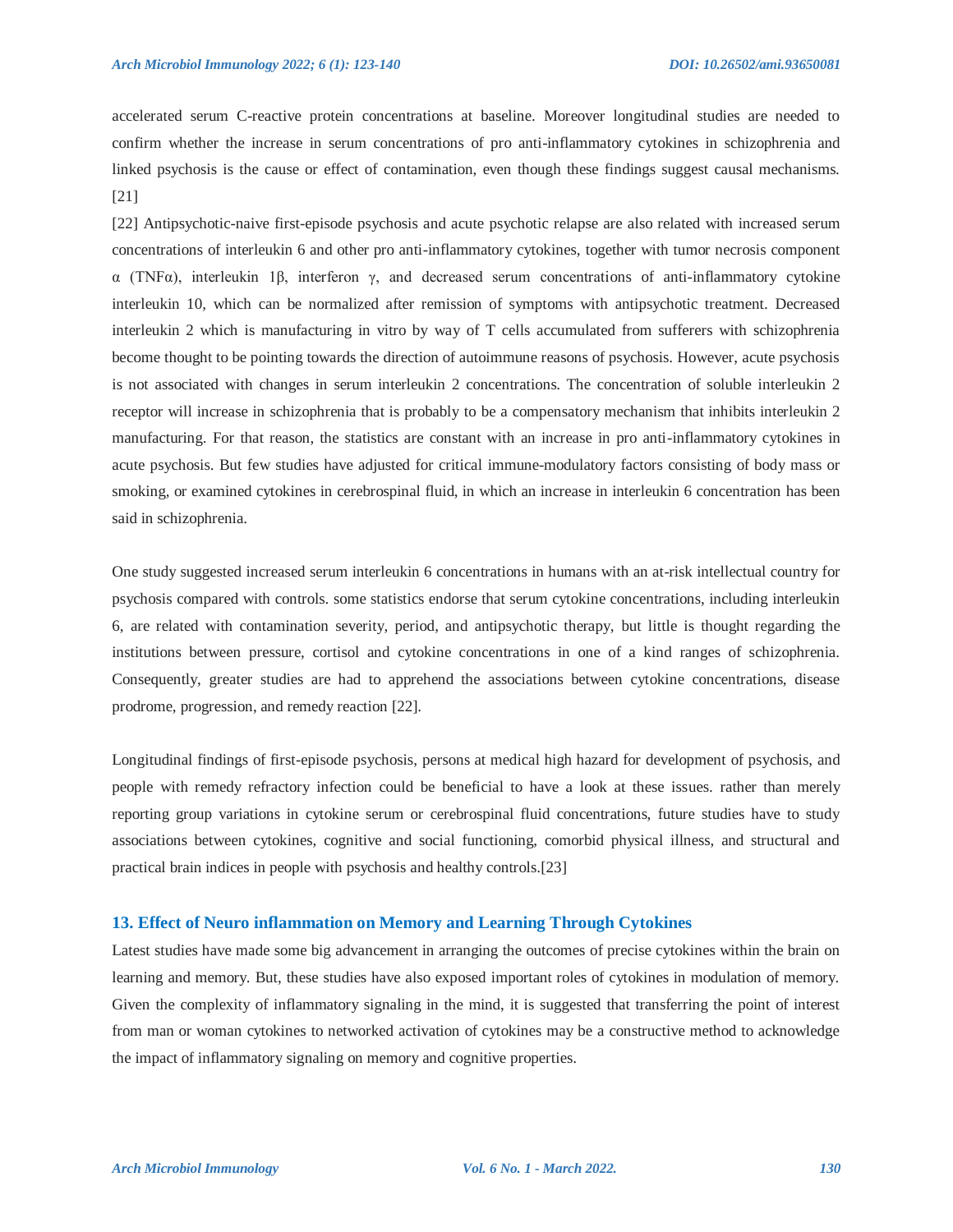Interleukin 1β (IL-1β), Interleukin 6 (IL-6) and tumor necrosis thing  $\alpha$  (TNFα) are a number of the most typical and normally studied cytokines in brain. These proteins are strongly upregulated inside the bloodstream after systemic inflammatory activities which include LPS injection, sepsis model, surgical procedure, and different peripheral accidents. Similarly, IL-1β, IL-6 and TNF $\alpha$  are strongly expressed inside the hippocampus after manipulations within the periphery or brain and are consequently properly positioned to modulate memory [24].

There may be a fewer evidence for involvement of IL-1β, TNFα, and IL-6 in precise memory processes such as acquisition, consolidation, or retrieval. As an example, peripheral IL-6 stages correlate with reminiscence retrieval and submit-schooling injection of LPS disrupts consolidation of context fear conditioning through IL-1 .Maximum research. But, have used transgenic models, persistent injection, or acute injection of cytokine or inflammatory stimulus previous to training, demonstrating roles in modulation of learning and memory, but obscuring their role in unique memory methods [24].

#### **14. The Genetic Aspect of Schizophrenia – The Genes Involved**

Schizophrenia, like many other biological disorders, is not the outcome of mutation in a single gene, rather it is a polygenic trait i.e. a cumulative effect produced by a number of different mutated genes [25]Currently, hundreds of genes across many chromosomes have been identified as "candidate genes" for schizophrenia, including some genes from the Major Histocompatibility Complex (MHC). Some of the important genes include dysbindin (DTNBP1), neuregulin (NRG1), catechol-O-methyltransferase (COMT), as well as some alleles of C4 gene encoding the complement system [26].

#### **14.1- DNTNBP 1**

Dystrobrevin-binding protein 1, or DTNBP1, is a gene located on the short arm of chromosome 6, and its encoded protein, dysbindin, is present in high amounts in the CNS. It is a component of Biogenesis of Lysosome-related Organelle Complex 1(BLOC-1). In the brain and spinal cord, BLOC-1 subunits are derived from the synaptic membranes, leading to the hypothesis that these subunits play a part in the control and delivery of post-synaptic receptors. High normal amounts of dysbindin are found in hippocampus, neocortex and cerebellum, which are some of the important areas affected in schizophrenia.

Although highly conserved, SNPs of DTNBP1 that contribute to schizophrenic symptoms have been identified. Important SNPs include rs1997679 and rs9370822, which cause visual hallucinations; rs4236167 causes auditory ones; rs9370822 and rs9370822 are associated with olfactory hallucinations. Furthermore, a reduced expression of mRNA and protein product of DTNBP1 gene has been proven to be associated with the cognitive deficits that schizophrenic patient's exhibit. [27]

#### **14.2-NRG1**

Neuregulin, like dysbindin, is abundantly present in cerebellum, midbrain and frontal cortex, and is involved in myelination, neuronal migration, and function of neurotransmitter receptors. Neuregulin is cleaved by the protease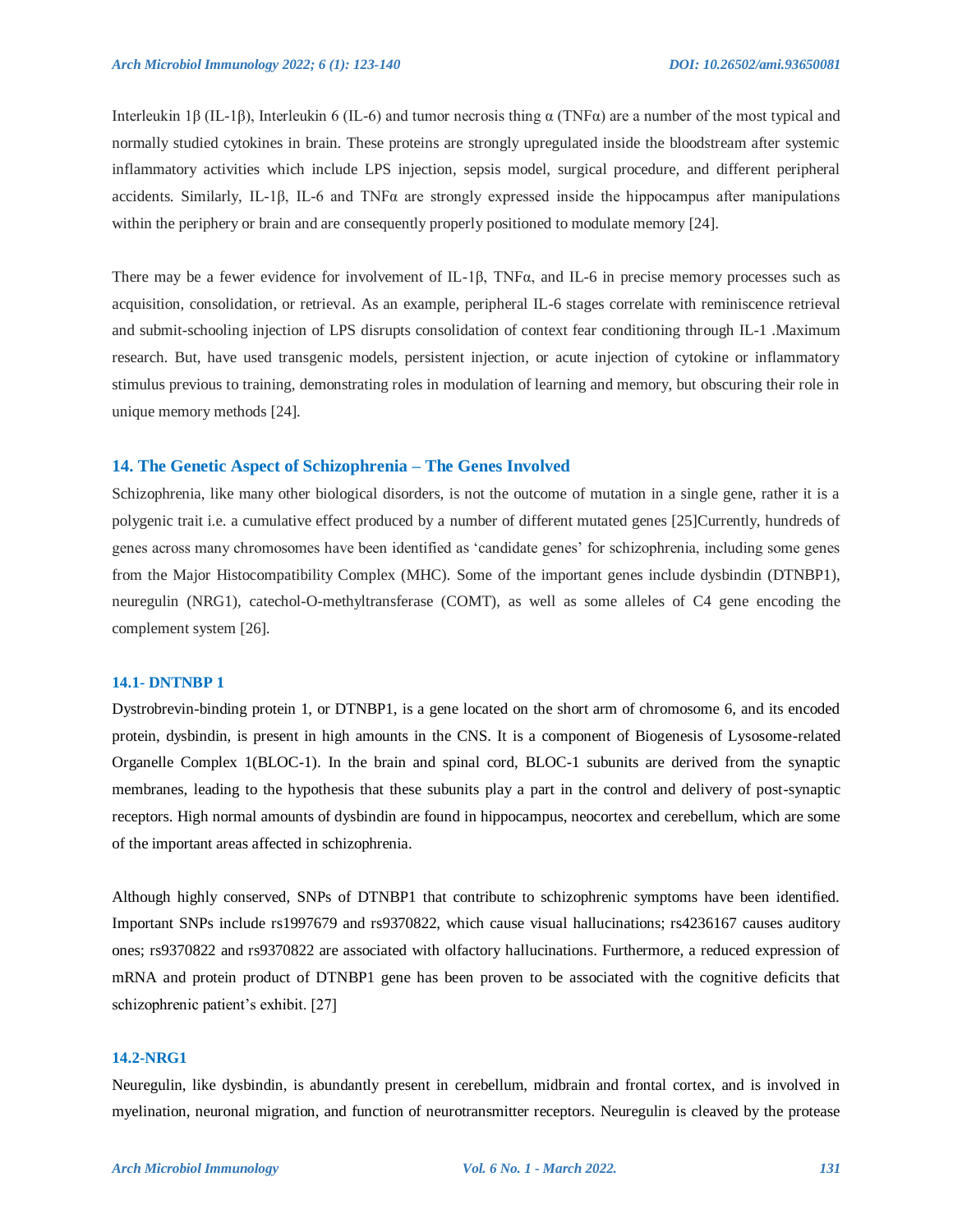β-secretase 1, also called BACE 1, to perform its role by activating the ErbB signaling pathway. Disruption in the amount of NRG1, and improper or no cleavage by BACE 1 can lead to a number of different endphenotypes associated with schizophrenia, including PPI and eye movement deficits, and the neuropathology of schizophrenia. [28]

**14.3-PPI** or pre-pulse inhibition, is a phenomenon in which a weak pulse can lower the startle response that a subsequent stronger stimulus would produce. [29] It allows the organism to adapt to strong environmental stimuli. Schizophrenic patients or healthy people who carry the risk genotype of NRG, exhibited reduced or impaired prepulse inhibition. [28]

**Eye Movement Deficits** in schizophrenia patients have been widely investigated, though there is no enough proof of involvement of NRG1 genotypes in impaired eye movement [28]. SPEM, which stands for Smooth Pursuit Eye Movement, refers to smooth eye movements required to stabilize the image of a moving object [30]. Some studies found the SNP8NRG243177 genotype to be related to impaired SPEM in healthy individuals, while others demonstrated a significantly higher percentage of impaired SPEM in schizophrenic patients as compared to that in healthy controls.

Different studies have also shown that the NRG1 SNP rs3924999 is linked to the functioning of ASEM in healthy individuals, which proposes a potential role of different NRG1 genotypes in the eye movement deficits of schizophrenia patients [28].

**Neuropathology** of schizophrenia includes the characteristics such as brain atrophy, reduction in brain volume, and reduction in the white and gray matter in many areas of the brain. Since NRG1 is responsible for myelination of neurons, these characters can be attributed to variation in the NRG1 gene structure in schizophrenia. However, more studies are required to link NRG SNPs to neuropathology of schizophrenia [28].

#### **14.4-Catechol-O-Methyltransferase:**

The COMT gene is one of the most important candidate genes for schizophrenia because of two well-known reasons: its involvement in the metabolism of catecholamine neurotransmitters including dopamine, and its presence in the region of a common microdeletion of chromosome 22 (Digeorge syndrome) which results in several different psychiatric manifestations, of which schizophrenia is relatively important [31].

# **14.5-Dopamine Metabolism and Val/Met SNP of COMT:**

COMT is particularly involved in catabolic clearance of dopamine in the prefrontal cortex (PFC), a major site affected in schizophrenia. The most recent hypothesis for dopamine utilization presents an "inverted U shaped curve" to demonstrate the amount of dopamine required for healthy functioning of the PFC. The model states that there is only a narrow range in which dopamine levels will produce optimal brain activity [32].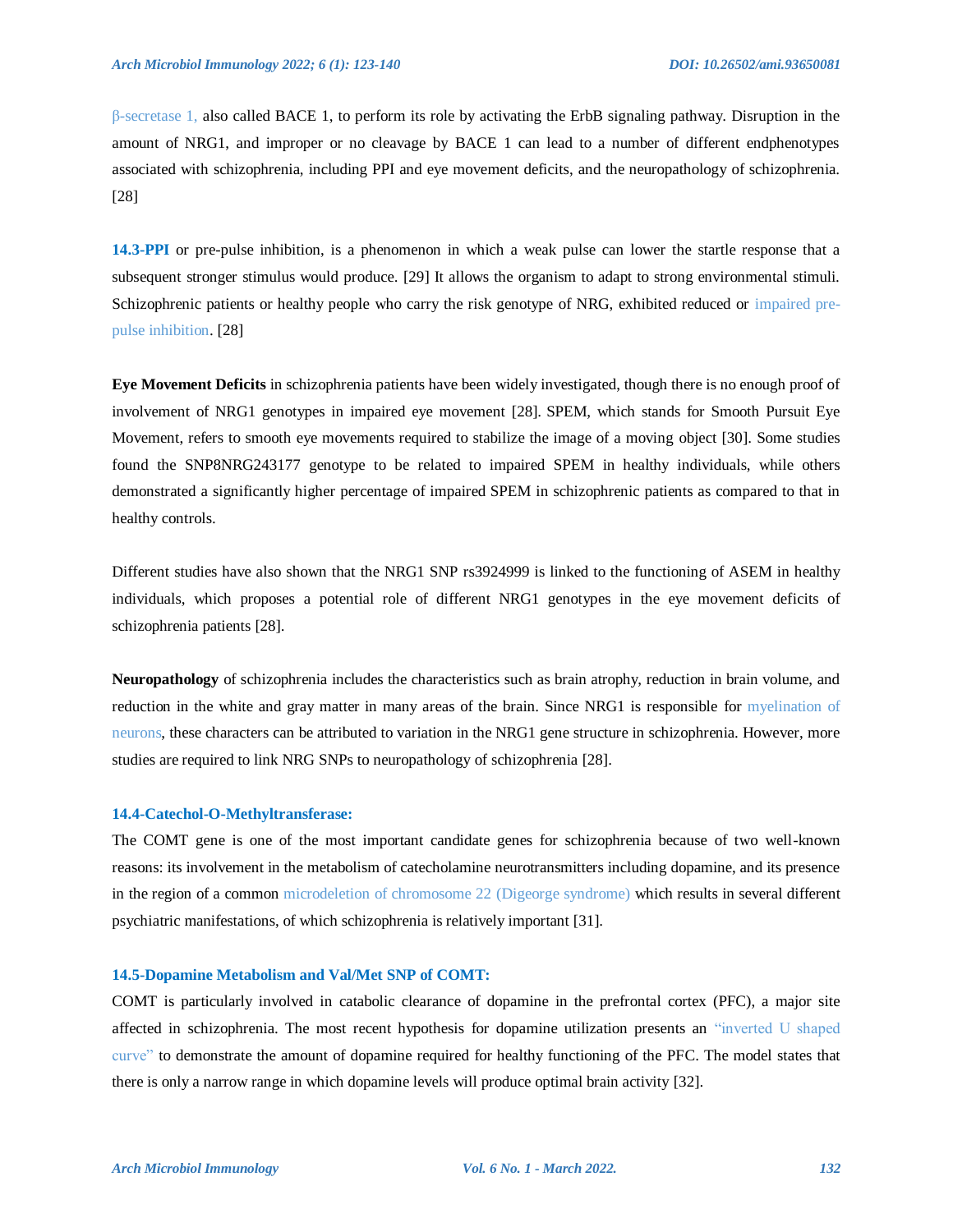

**Figure 5: The Inverted U shaped Curve for Dopamine Utilization:** Optimal PFC activity is seen at intermediate levels of dopamine found in Val/Met individuals. Individuals on either side of this curve have abnormally high or low levels of COMT which accounts for various disorders such as schizophrenia and Parkinson's disease [33].

An SNP rs4680 in the codon 108 of the soluble cytoplasmic COMT (S-COMT), or at the codon 158 of membrane bound COMT (MB-COMT) results in a Valine-to-Methionine polymorphism, with the Valine and Methionine allele conferring high and low COMT activity, respectively. No significant association has been found between Val/Met substitution and schizophrenia. However, if factors other than the SNP rs4680 are considered, including environmental effects, effects of other SNPs in the *COMT* gene, population differences, and allele and phenotypic frequencies that may vary in and among populations, the Val/Met variation can be attributed to schizophrenia. According to the inverted-U model then, an individual to the left of the curve who has low normal levels of dopamine in brain would benefit more with the Methionine allele (low activity), and for an individual with higher normal levels of dopamine, the Valine allele (high activity) would be more beneficial. The high and low normal levels of dopamine are, of course, determined by factors other than the Val/Met SNP, and must be taken into account when studying the association of rs4680 with schizophrenia [32].

# **15 Digeorge Syndrome:**

Digeorge syndrome refers to a microdeletion of about 3 Mb, which spans more than forty genes. Commonly known as 22q11.2 deletion syndrome and velocardiofacial syndrome (VCFS) [34], this microdeletion includes the *COMT* gene. People with VCFS have a higher rate of developing different kinds of psychiatric disorders such as schizophrenia, attention deficit disorder (ADD), obsessive compulsive disorder (OCD) [32], autism, and learning and intellectual disabilities [34]. In addition, schizophrenic patients have shown increased rates of the 22q11.2 deletion as compared to healthy individuals. These findings make *COMT* a strong positional candidate for schizophrenia among other genes in the 3 Mb deletion regions [31].

# **16 Complement Component 4 (C4):**

The *C4* gene is the strongest candidate for schizophrenia out of the >100 genes that have been linked to the disorder so far. *C4* not only explains the neurological symptoms of schizophrenia, but also provides an association of the disorder to the immune system.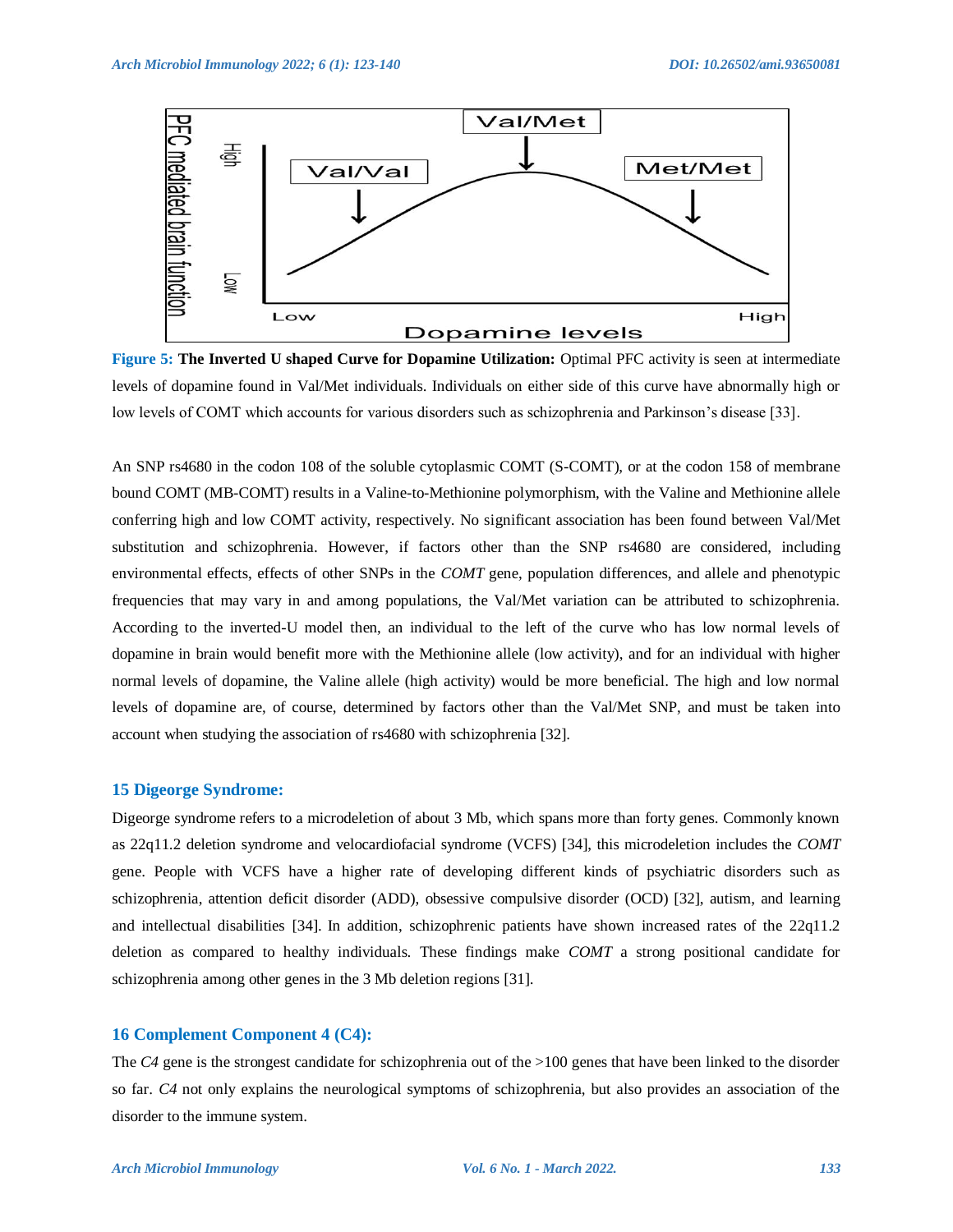*C4* has two functional forms i.e. C4A and C4B, and is present in great variation among individuals, both with respect to DNA sequence and copy numbers. According to a study, the structural and copy number variations that produced an increased expression of C4A were directly associated with high risks of schizophrenia development. In addition to its role in the body"s immunity, C4 also plays a major part in synaptic pruning. It tags a weak synapse with another protein of the complement system called C3 so that it can be identified for pruning. Excessive expression of C4 thus leads to excessive synaptic pruning [35], ultimately resulting in fewer synapses, which is a characteristic feature of the brains of schizophrenic patients[36]

# **17 Schizophrenia as a consequence of Intrauterine or early childhood infections**

Several intrauterine and early childhood infections were the first reasoning considered in the etiology of schizophrenia. Environmental studies have revealed that the more children that were born in winter and spring developed schizophrenia. This was considered as a link between early infections and schizophrenia. Scientists made an effort to find the correlation between Schizophrenia and inflammatory processes in the early 20th century.

Meninger has listed 20 cases of psychosis survivors in the epidemic of influenza. About one third of the patients were identified as "domentia preecox"( the term previously used for schizophrenia). Scientists began investigating each possible infection that was likely to show same results after the initial idea of influenza as a possible cause of schizophrenia. Some other intrauterine infectious diseases were suggested as culprits other than influenza infection which includes: birth canal infections, juvenile paralysis, and parasitic infection with Toxoplamsa gondii, rubella, herpes virus type and upper repiratory tract inflammations [37].

| Study                             | Psychotic disorder     | Type of childhood CNS | <b>Risk</b><br>estimate | Measure of risk |  |
|-----------------------------------|------------------------|-----------------------|-------------------------|-----------------|--|
|                                   |                        | infection             | (95% CI)                |                 |  |
| <b>Dalman</b><br>al.<br><b>et</b> | Non-affective          | Cytomegalovirus       | $16.6(4.30-65.10)$      | Risk ratio      |  |
| (2008)                            | psychosis <sup>a</sup> | Mumps virus           | $2.7(1.20-6.20)$        |                 |  |
| Rantakallio et al.                | Schizophrenia          | CBV-5 meningitis      | $12.5\%$ $(-4.90\% -$   | Cumulative      |  |
| (1997)                            |                        |                       | 29.90%)                 | incidence       |  |
| <b>Leask</b><br>al.<br><b>et</b>  | Schizophrenia          | <b>Tuberculosis</b>   | $15(2.00-120.00)$       | Odds Ratio      |  |
| (2002)                            | Affective psychosis    | <b>Tuberculosis</b>   | $12(1.60 - 91.00)$      |                 |  |
|                                   |                        | Chicken pox           | $0.33(0.20-0.70)$       |                 |  |

Infections were thought to be agents that might change the development of fetal brain, or were capable to change material predisposed to schizophrenia which will be phenotypically expressed. Some scientists have suggested that an increase in inflammatory protein in pregnancy is sufficient to cause schizophrenia in a child without a real infection. C- reactive protein (CRP) and tumor necrosis alpha were considered as the most adverted causative agent. Except during pregnancy, infection might have a role in the schizophrenia in the postpartum period as well. A metaanalysis of 2424 cases revealed that early childhood CNS infection nearly double the chances of developing schizophrenia comparing with healthy controls [38].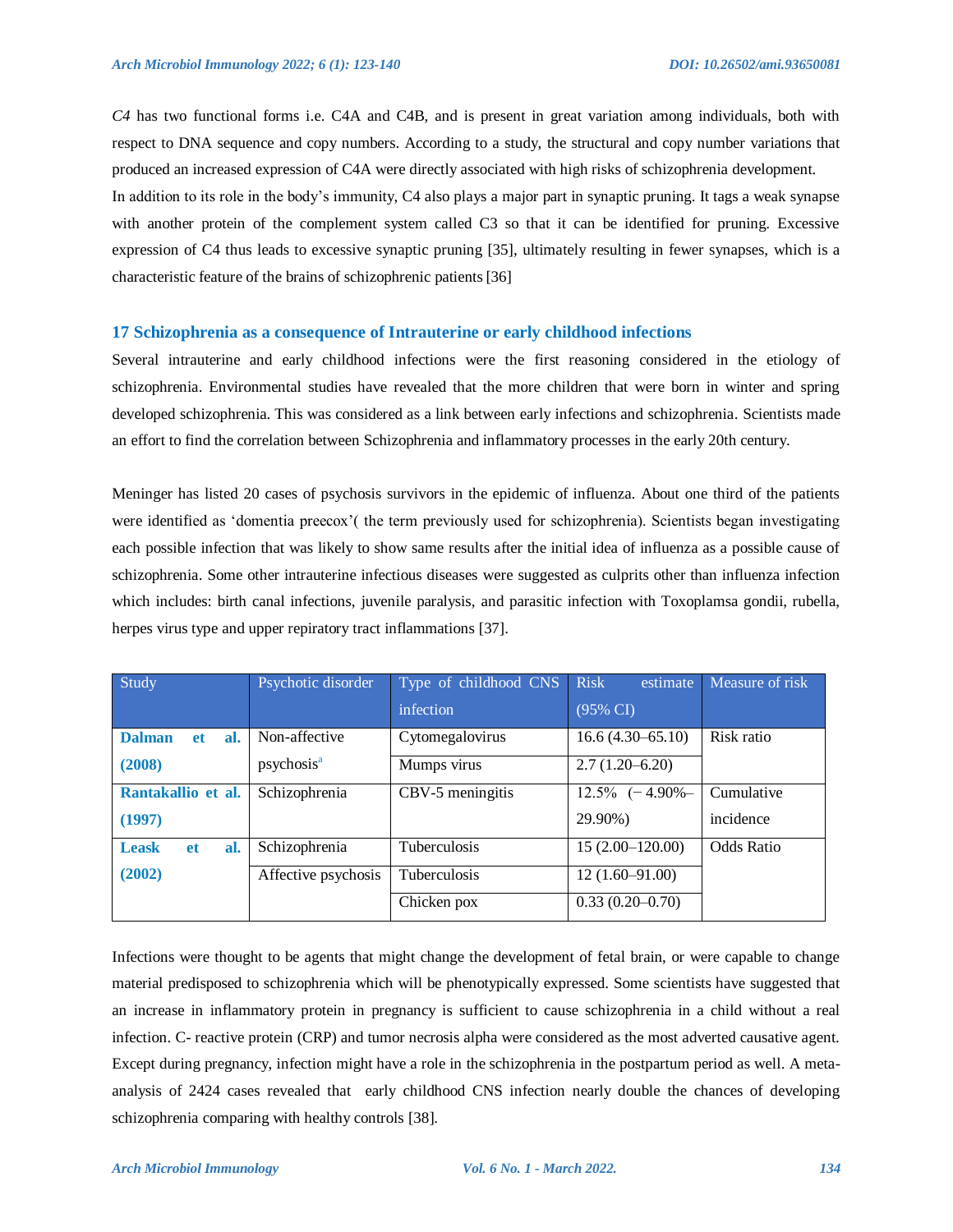| <b>Group by</b>            | <b>Study name</b> | <b>Statistics for each study</b> |                |                  |         |                 | Risk ratio and 95% CI |     |                               |    |     |
|----------------------------|-------------------|----------------------------------|----------------|------------------|---------|-----------------|-----------------------|-----|-------------------------------|----|-----|
| Subgroup within study      |                   | Risk<br>ratio                    | Lower<br>limit | Upper<br>iirnit. |         | Z-Value p-Value |                       |     |                               |    |     |
| All infection              | Dalman 2008       | 1.34                             | 0.89           | 2.02             | 1.41    | 0.16            |                       |     |                               |    |     |
|                            | Koponen 2004      | 3.00                             | 1.35           | 6.67             | 2.69    | 0.01            |                       |     |                               |    |     |
|                            | Pooled            | 1.59                             | 1.10           | 2.29             | 2.48    | 0.01            |                       |     |                               |    |     |
| <b>Bacterial infection</b> | Dalman 2008       | 0.86                             | 0.32           | 2.30             | $-0.30$ | 0.77            |                       |     |                               |    |     |
|                            | Koponen 2004      | 3.37                             | 0.86           | 13.16            | 1.75    | 0.08            |                       |     |                               |    |     |
|                            | Pooled            | 1.37                             | 0.62           | 3.04             | 0.78    | 0.44            |                       |     |                               |    |     |
| Viral infection            | Dalman 2008       | 1.52                             | 0.97           | 2.39             | 1.83    | 0.07            |                       |     |                               |    |     |
|                            | Koponen 2004 2.81 |                                  | 1.06           | 7.45             | 2.08    | 0.04            |                       |     |                               |    |     |
|                            | Pooled            | 1.70                             | 1.13           | 2.55             | 2.53    | 0.01            |                       |     |                               |    |     |
|                            |                   |                                  |                |                  |         |                 | 0.01                  | 0.1 | 1                             | 10 | 100 |
|                            |                   |                                  |                |                  |         |                 |                       |     | Decreased risk Increased risk |    |     |

**Figure 6:** (Meta-analysis of childhood CNS infection and adult non-affective psychosis including schizophrenia**)**

#### **18 Correlation between schizophrenia and autoimmune diseases**

The notion of immunological pathways that play a role in the etiology of the subsystem of psychiatric disorders has grown in interest in recent decades. One of the findings that have aroused interest here is a clear link between autoimmune diseases and psychiatric disorders. This is supported by genetic findings that link immune-related genetic markers to schizophrenia, and clinical studies look for increased levels of inflammation in patients with psychosis. Several large-scale epidemiological studies have found a positive link between autoimmune diseases and psychiatry.

Patients with schizophrenia show different characteristics of immunological diseases, such as previous infections, anti-inflammatory cytokines or other inflammatory proteins in blood-co-existence of other autoimmune diseases. The main function of immune system is to differentiate self and non-self-antigen. Whenever antigen enters into the body, it is recognized by the immune system and a series of responses are activated for the elimination of intruder. Failure of differentiation between self and non-self- antigen i.e., the failure of natural tolerance results in the development of autoimmune diseases. Autoimmune diseases are more common i about 3.6% schizophrenia patients, and a maximum of 3.1% of autoimmune patients are related to schizophrenia. Many studies have covered the comparison between autoimmune diseases and schizophrenia. These studies have revealed that 6 independent mutant loci were present in genomes of patients suffering from schizophrenia and that of Crohn's disease, Multiple Sclerosis, psoriasis, rheumatoid arthritis and Ulcerous colitis. It was found that the proteins involved in the immunological processes are encoded by 6 of 108 loci of their genome [40].

Anti-NMDA receptor auto antibodies were reported to be found in the cerebrospinal fluid of patients of schizophrenia. In comparison to healthy patients, these patients are three times as likely to have elevated titer of - NMDA-receptor auto-antibodies. This is also the same case in bipolar affective disorder and depression. Anti-NMDA receptor causes autoimmune processes in encephalitis, a progressive disease that manifests initially with psychiatric symptoms. Patient can recover by the removal of autoantibodies and immune therapy. Opposition to NMDAR and glutamate hypo-function has long been suggested as a process for causing psychological symptoms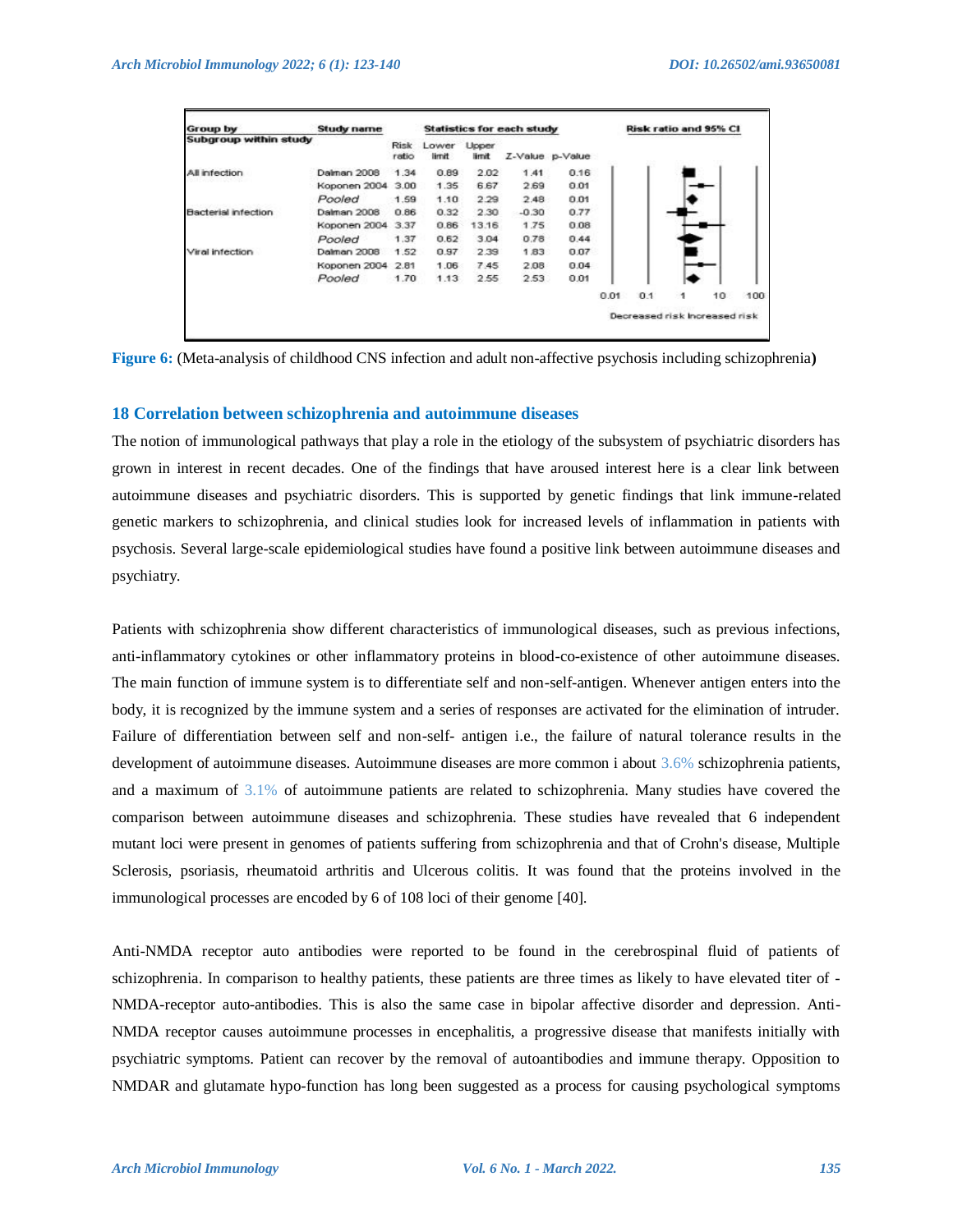and cognitive impairment in Schizophrenia. Injecting NMDAR anti-ketamine into healthy volunteers causes positive psychological symptoms such as delusions and hallucinations as well as false symptoms [41].

# **19 Correlation between Schizophrenia and Atopic diseases**

Atopic diseases in children, especially asthma, are more common in patients who later develop schizophrenia. Other atopic diseases besides asthma are more common in patients with schizophrenia, such as atopic dermatitis, urticarial and atopic rhinitis showed that asthma patients have a higher risk of developing schizophrenia. The study included 25023 asthma patients. After 6 years of follow-up, 100 of them developed schizophrenia. On the other hand, schizophrenia developed in only 138 out of 50046 healthy control subjects. One should also keep in mind that asthma sufferers often take corticosteroids regularly, which are often thought to be the cause of psychiatric disorders [42].

#### **20 Treatment of schizophrenia in the view of immune system**

Studies have shown an association of the imbalance in type 1 i.e., the cell mediated immune response and type 2 i.e., the humoral immune response, in the occurrence of Schizophrenia. Hence, the treatment options for schizophrenia include the involvement of such antipsychotic drugs that target to improve the balance of the pathways and the production of immune elements that help to appease the inflammatory responses.

#### **20.1 How antipsychotic drugs work?**

The patients of schizophrenia have altered type 1 immune response due to low levels of IL-2 (interleukin-2) and IFN **γ (**interferon), which in turn decrease the cytokine type-1 production. This leads to a disruption in the pathways involved in the immune responses [43]. The main area of work for anti-psychotic drugs lies in correcting this disruption caused in the type-1 and type-2 immune responses. When treated with neuroleptic agents, the problem of low levels of IFN γ is solved because of the elevated levels of memory cells; which play an important role in producing IFN  $\gamma$  (44). Also, the results of a study on patients of schizophrenia treated with soluble receptors of interleukins-2 (i.e., sIL-2R) showed there was an increase in IL-2, hence regulating the response of type-1 immunity [45]. In some cases of schizophrenia, the tumor necrosis factor TNF- $\alpha$  and its receptor tend to decrease resulting in low immunity. When they were subjected to **clozapine,** the TNF-α and its receptor increased in production [46].

Moreover, there is protein molecule residing on the lymphocytes and macrophages called ICAM*-1 i.e., soluble intercellular adhesion molecule-1* [43]*.* In schizophrenic cases the level of mentioned protein deviates which becomes a hindrance in the activation of type-1 immune response. This hindrance can also be eliminated by the use of antipsychotic drugs of short-term therapy, in which the levels of ICAM-1 are increased [47]. There is a link in the IL-6 mechanism and the humoral response [43]. The antipsychotic drug treatment provides to enhance the levels of IL-6, thus improving the immune response by triggering the macrophages and monocytes [45]. Some of the antipsychotic drugs include *Aripiprazole, Asenapine, Brexpiprazole, Cariprazine ,Clozapine* Some drugs that are used in the form of injections are *Haloperidol decanoate*, *Paliperidone*, *Risperidone [48]*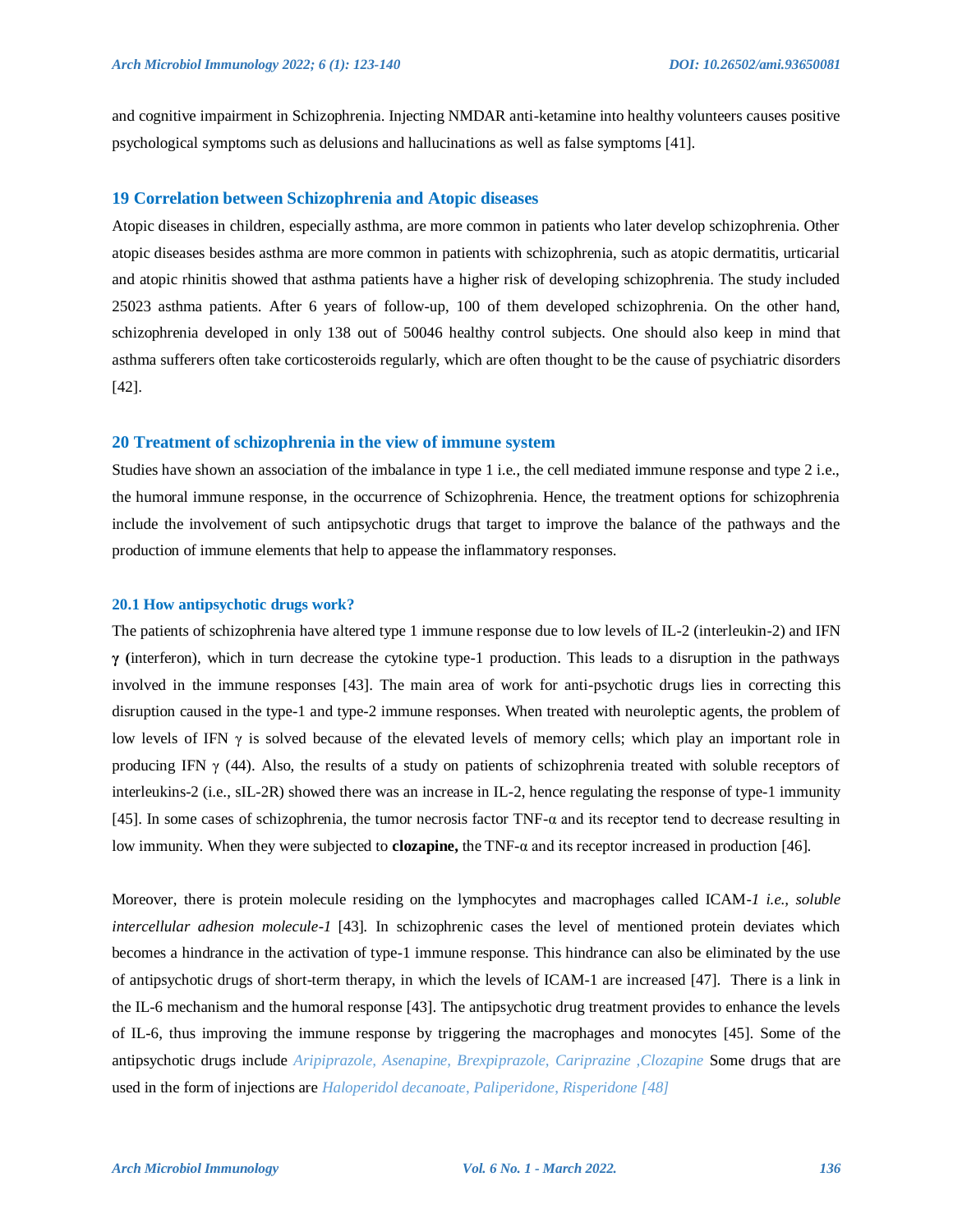In addition to antipsychotics, if the patients are treated with anti-inflammatory drugs, then they both have a combined effect to treat the negative and positive symptoms of schizophrenia. Some of the anti-inflammatory drugs are Celecoscib, Minocycline, and aspirin [52]

#### **20.2: Relation of tryptophan degradation pathway with Schizophrenia**

The tryptophan metabolism is done by the reactions of kynurein pathway KP. This pathway produces a metabolite called kynurenic acid KYNA, which further is a source of QUIN i.e., quinolinic acid. These two products are antagonists of an important molecule that functions in most of the brain activities as it plays a role in synapses, this molecule is called NDMA receptor (N methyl, d- aspartate). The major enzymes in this pathway that slightly affect this pathway are IDO indoleamine 2, 3 dioxygenase and tryptophan 2, 3 dioxygenase TDO. The alteration in the levels of these enzymes can alter the metabolism of tryptophan. According to a hypothesis, in schizophrenia, the KYNA levels in the body increase which disturb the brain activities and motor functions [49, 51].

#### **20.3 COX-2 inhibition to treat schizophrenia**

To treat the altered levels of KYNA and QUIN in the patients of schizophrenia, various approaches are met, one of which is cyclo-oxygenase COX inhibition. The COX -2 inhibitory treatment worked to reduce the levels of KYNA. The treatment study included the administration of cox-2 inhibitor**; celecoxib** along with an additional **risperidone**. The results of this application proved to increase the activity of type-1 immune response. Additional studies provided that the effect of these inhibitors is not the same all the time [50].

#### **20.4 Effect of risperidone**

The role of risperidone in treating schizophrenia is vital as it has shown positive results in minimizing the harmful factors. It works to stabilize the cytokine levels in the schizophrenic patients, the levels are brought back to normal values and it is effective in the patients with preliminary onset of disease. It reduces the production of nitric oxide which can toxify the environment for neurons [52]. In addition to medication, schizophrenia also needs to be dealt with the intervention of some psychological ways; they include rehabilitation, psychosocial therapy, family support and skill training.

#### **21 Conclusions**

Hence, Schizophrenia leads to psychotic disorders. Being characterized by changes in thinking, cognition, insomnia and emotions make a path for hallucinations and a prominent impact on memory and learning. According to metaanalysis, Schizophrenia is marked by 15% suicides. Because of immune dysregulation, neuro-inflammation takes place because of abnormal levels of cytokines. Schizophrenia is such a mental disorder that is not inclined to be made fun of as it is common in people who are homeless or who have poor socio-economic status. Having an effect on everyday life, it should be treated properly before it can damage the neuronal action due to microglial activation and enhanced neuro-inflammation due to cytokines. There should be more research done for the proper cure of Schizophrenia as the antipsychotics may not solve the issues regarding the deep impact on insomnia and memory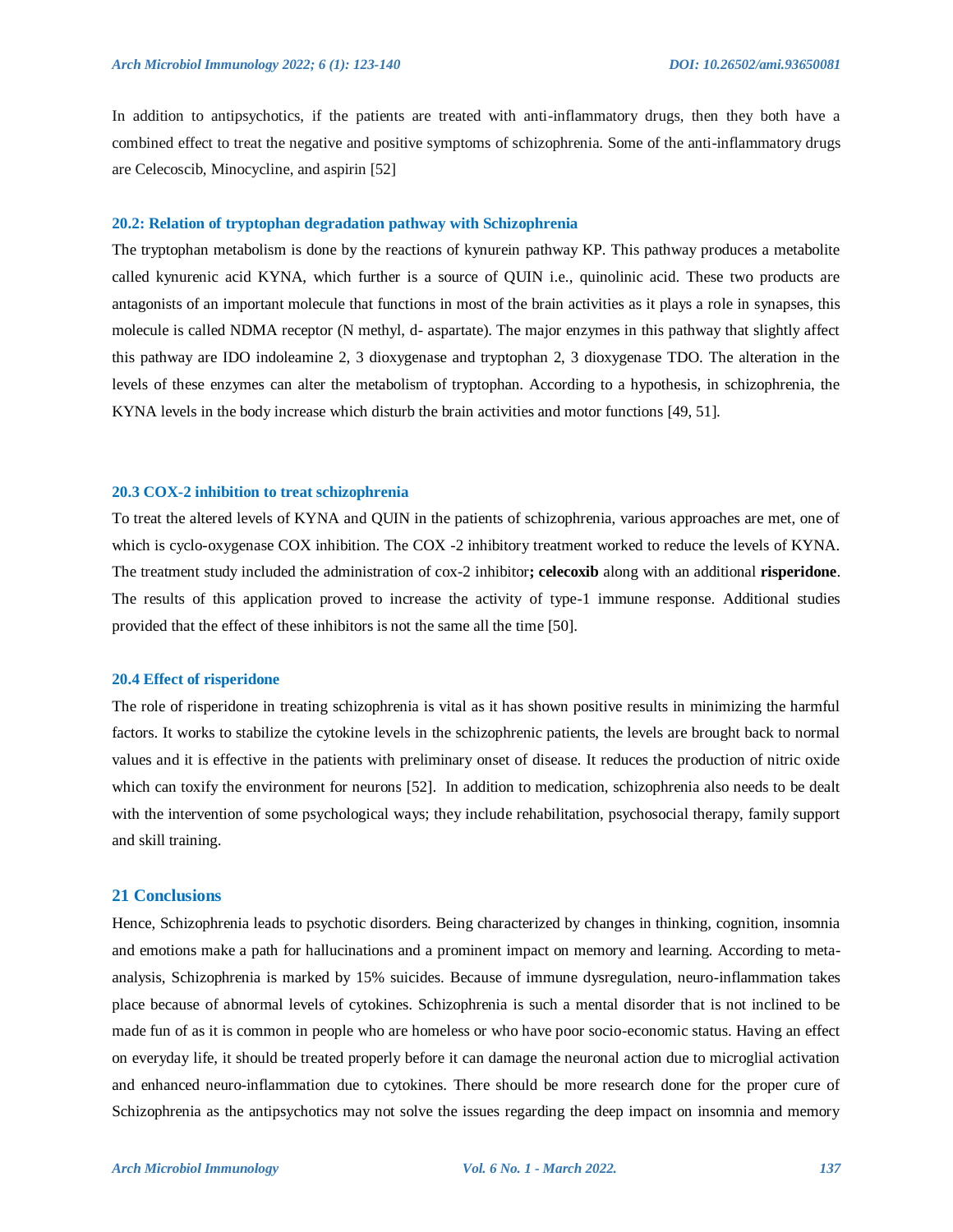loss. A schizophrenic patient should be turned back to a disillusioned person by the complete immune therapy and proper counseling regarding personality modification and control over unnecessary and uncontrolled thoughts.

# **References**

- 1. Wang H, Xu J, Lazarovici P & Zheng W. Dysbindin-1 Involvement in the Etiology of Schizophrenia. *International journal of molecular sciences*, 18 (2017): 2044.
- 2. Reviewed by [Smitha Bhandari.](https://www.webmd.com/smitha-bhandari) Retrieved from [https://www.webmd.com/schizophrenia/mental-health](https://www.webmd.com/schizophrenia/mental-health-schizophrenia)[schizophrenia](https://www.webmd.com/schizophrenia/mental-health-schizophrenia) (2021).
- 3. Carroll MC, Stevens B, McCarroll SA. Schizophrenia risk from complex variation of complement component.
- 4. Judith A. Owen, Jenny Punt, Sharon A.Stranford, Kuby Immunology, *The journal of experimental medicine*. W.H Freeman and Company 7 (1992).
- 5. Sara Momtazmanesh, Ameneh Zare-Shahabadi, Nima Rezaei (2019), Cytokines alterations in Schizophrenia: An updated review. *Frontiers in psychiatry* (2019).
- 6. Maju Mathew Koola, Cytokines in Schizophrenia: a hope or a hype. *Indian Journal of Psychology medicine* 38 (2016): 2.
- 7. Potvin S, Sti E, Sepehry AA, Gendron A, Bah R, Kouassi E. Inflammatory cytokine alterations in Schizophrenia: A systematic quantitative review (2008).
- 8. Miller BJ, Buckley P, Seabolt W, Mellor A, Kirkpatrick. Metanalysis of cytokine alterations in Schizophrenia; Clinical status and anti-psychotic effects. *Biol. Psychiatry* (2011).
- 9. James M. Krueger. The role of cytokines in sleep regulation. Current pharmacological design 14 (2008): 32.
- 10. Ziad Kronfol MD and Daniel G, Remick. Cytokines and the Brain: Implications for Clinical psychiatry.
- 11. Meiyan Wang, Lei Zhang and Fred H. Gage. Microglia, complement and Schizophrenia. *Nature Neuroscience* 22 (2019): 333-334.
- 12. Monji A, Mizoguchi Y. Neuroinflammation in Late onset Schizophrenia: The standpoint of microglial hypothesis (2007).
- 13. <https://www.ncbi.nlm.nih.gov/pmc/articles/PMC4235761/>
- 14. [https://www.ncbi.nlm.nih.gov/pmc/articles/PMC6915198/#:~:text=Based%20on%20meta%2Danalyses%2](https://www.ncbi.nlm.nih.gov/pmc/articles/PMC6915198/#:~:text=Based%20on%20meta%2Danalyses%2C%20we,4%2C%20and%20IL%2D17%2C) [C%20we,4%2C%20and%20IL%2D17%2C](https://www.ncbi.nlm.nih.gov/pmc/articles/PMC6915198/#:~:text=Based%20on%20meta%2Danalyses%2C%20we,4%2C%20and%20IL%2D17%2C)
- 15. [https://jneuroinflammation.biomedcentral.com/articles/10.1186/s12974-018-1197-](https://jneuroinflammation.biomedcentral.com/articles/10.1186/s12974-018-1197-2#:~:text=The%20pro%2Dinflammatory%20cytokines%20IL,%2Danalytic%20studies%20%5B14%5D) [2#:~:text=The%20pro%2Dinflammatory%20cytokines%20IL,%2Danalytic%20studies%20%5B14%5D](https://jneuroinflammation.biomedcentral.com/articles/10.1186/s12974-018-1197-2#:~:text=The%20pro%2Dinflammatory%20cytokines%20IL,%2Danalytic%20studies%20%5B14%5D)
- 16. [https://www.ncbi.nlm.nih.gov/pmc/articles/PMC6915198/#:~:text=Based%20on%20meta%2Danalyses%2](https://www.ncbi.nlm.nih.gov/pmc/articles/PMC6915198/#:~:text=Based%20on%20meta%2Danalyses%2C%20we,4%2C%20and%20IL%2D17%2C) [C%20we,4%2C%20and%20IL%2D17%2C](https://www.ncbi.nlm.nih.gov/pmc/articles/PMC6915198/#:~:text=Based%20on%20meta%2Danalyses%2C%20we,4%2C%20and%20IL%2D17%2C)
- 17. [https://jneuroinflammation.biomedcentral.com/articles/10.1186/s12974-018-1197-2#:~:text=The%20pro](https://jneuroinflammation.biomedcentral.com/articles/10.1186/s12974-018-1197-2#:~:text=The%20pro-inflammatory%20cytokines%20IL,-analytic%20studies%20%5B14%5D)[inflammatory%20cytokines%20IL,-analytic%20studies%20%5B14%5D](https://jneuroinflammation.biomedcentral.com/articles/10.1186/s12974-018-1197-2#:~:text=The%20pro-inflammatory%20cytokines%20IL,-analytic%20studies%20%5B14%5D)
- 18. <https://medlineplus.gov/genetics/condition/schizophrenia/#inheritance>
- 19. <https://www.tandfonline.com/doi/abs/10.5455/bcp.20161123044657>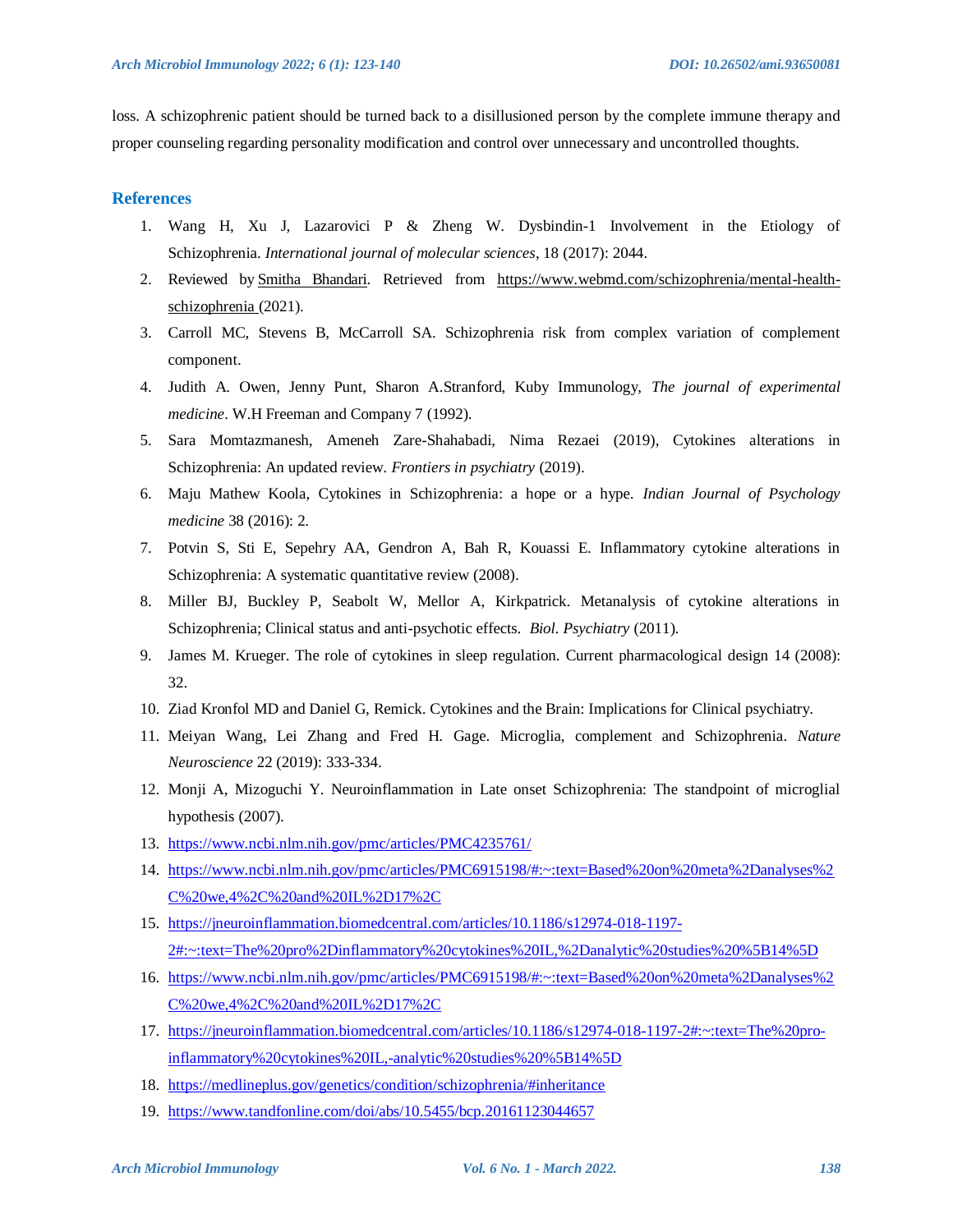- 20. Bergdolt L, and Dunaevsky A. Brain changes in a maternal immune activation model of neurodevelopmental brain disorders. *Prog. Neurobiol.* 175 (2019): 1–19.
- 21. Boerrigter D, Weickert TW, Lenroot R, Galletly C, Liu D, Burgess, M, et al. Using blood cytokine measures to define high inflammatory biotype of schizophrenia and schizoaffective disorder. *J. Neuroinflammation* 14 (2017): 188.
- 22. <https://pubmed.ncbi.nlm.nih.gov/31267432/>
- 23. <https://jnm.snmjournals.org/content/jnumed/50/11/1801.full.pdf>
- 24. <https://www.ncbi.nlm.nih.gov/pmc/articles/PMC4250287>
- 25. Salleh MR. The genetics of schizophrenia. *The Malaysian journal of medical sciences : MJMS* 11 (2004):  $3 - 11$ .
- 26. Henriksen Mads G, Nordgaard Julie, Jansson Lennart B. Genetics of Schizophrenia: Overview of Methods, Findings and Limitations. *Frontiers in Human Neuroscience* 11 (2017).
- 27. Wang H, Xu J, Lazarovici P & Zheng W. Dysbindin-1 Involvement in the Etiology of Schizophrenia. *International journal of molecular sciences*, 18 (2017): 2044.
- 28. Zhang Z, Huang J, Shen Y, Li R. BACE1-Dependent Neuregulin-1 Signaling: An Implication for Schizophrenia. *Frontiers in Molecular Neuroscience* 10 (2017).
- 29. Retrieved from:<https://med.stanford.edu/sbfnl/services/bm/ep/pre-pulse.html>
- 30. Roussos P, Chemerinski E, Siever LJ. Schizoid and Schizotypal Personality Disorder. *EncyclOpedia of Human Behavior* 2 (2012).
- 31. Shifman S, Bronstein M, Sternfeld M, Pisanté-Shalom A, Lev-Lehman E, Weizman A, et al. A Highly Significant Association between a COMT Haplotype and Schizophrenia.*The American Journal of Human Genetics* 71 (2002).
- 32. Williams HJ, Owen MJ & O'Donovan MC. Is COMT a susceptibility gene for schizophrenia?. *Schizophrenia bulletin*, 33 (2007): 635–641.
- 33. Watanabe K, Kakeda S, Yoshimura R, Ide S, Hayashi K, Katsuki A et al. Variation in the Catechol-O-Methyl Transferase Val108/158Met Is Linked to the Caudate and Posterior Cingulate Cortex Volume in Healthy Subjects: Voxel-Based Morphometry Analysis of Brain Magnetic Resonance Imaging, *[PLOS](https://app.dimensions.ai/discover/publication?and_facet_source_title=jour.1037553)  [ONE,](https://app.dimensions.ai/discover/publication?and_facet_source_title=jour.1037553)* 10 (11).
- 34. Medline Plus [Internet]. Bethesda (MD): National Library of Medicine (US); 22q11.2 deletion syndrome;
- 35. Carroll MC, Stevens B, McCarroll SA. Schizophrenia risk from complex variation of complement component 4. *Nature.*
- 36. Sekar A, Bialas A, de Rivera H. *et al*. Schizophrenia risk from complex variation of complement component 4. *Nature* 530 (2016): 177–183.
- 37. [https://www.frontiersin.org/files/Articles/439798/fpsyt-10-00131-HTML/image\\_m/fpsyt-10-00131](https://www.frontiersin.org/files/Articles/439798/fpsyt-10-00131-HTML/image_m/fpsyt-10-00131-g001.jpg)  $g001$ .jpg
- 38. <https://ars.els-cdn.com/content/image/1-s2.0-S0889159120300799-gr1.jpg>
- 39. <https://www.sciencedirect.com/science/article/pii/S0920996412003167>
- 40. <https://www.sciencedirect.com/science/article/pii/S0920996412003167>